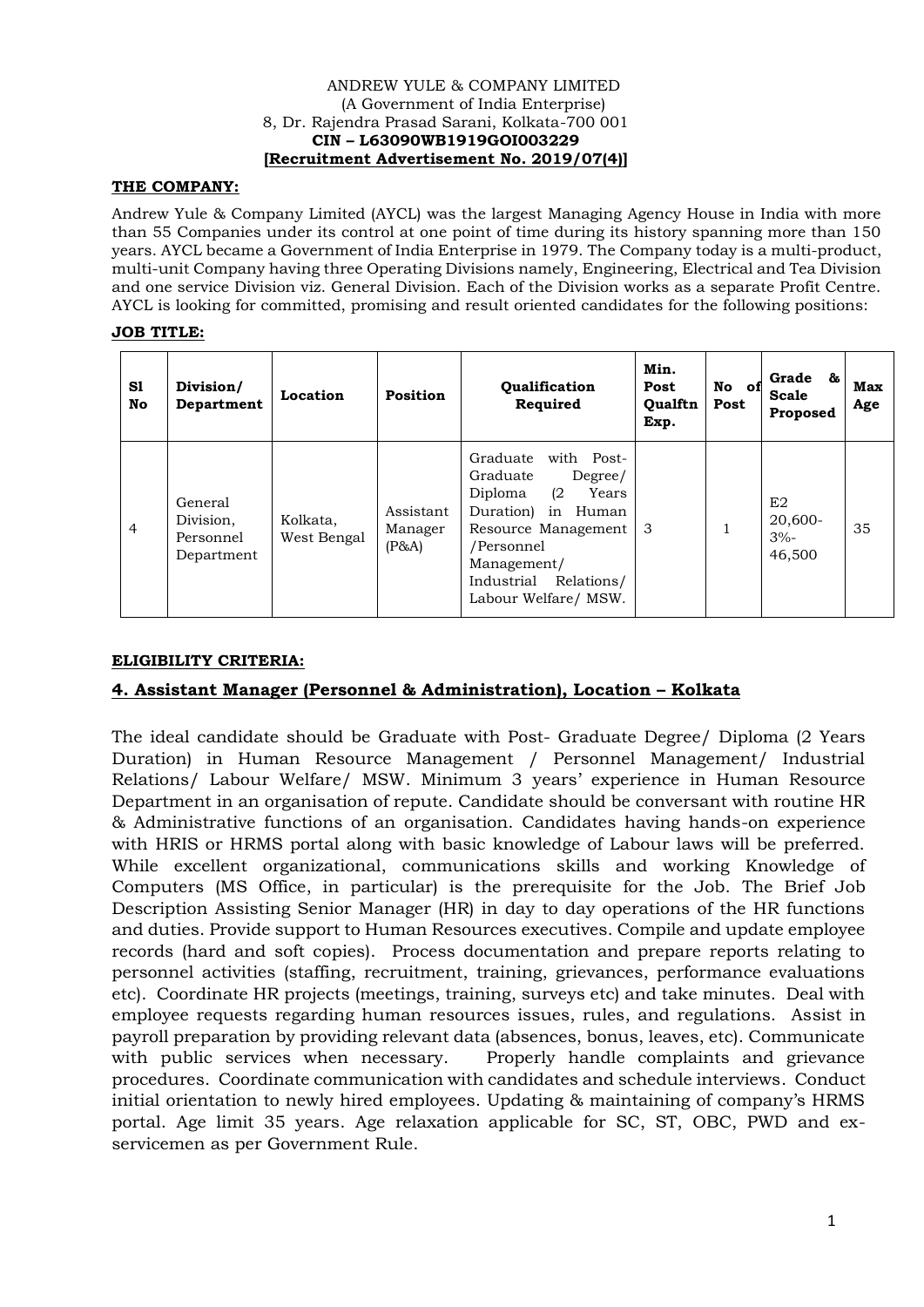#### **COMPENSATION:**

| Sl. No. | Position            | Grade | Scale of Pay          |
|---------|---------------------|-------|-----------------------|
| . .     | Asst. Manager (P&A) | E2    | For E2 20600-3%-46500 |

Apart from Basic Pay, the post carries Dearness Allowance (IDA pattern), House Rent Allowance, Medical reimbursement, Leave Travel Concession, Leave, Conveyance & food allowance/lunch in accordance with the policy of the Company. Encashment of Privilege Leave. Coverage in terms of contributory Provident Fund, Gratuity as per rule is also applicable.

#### **How to Apply:**

- a. Candidates satisfying the conditions of eligibility criteria shall apply on-line through our website www.andrewyule.com -> appointments -> Click here to apply Online from 05.10.2019 to 28.10.2019. No other mode of submission of application is allowed.
- b. Before applying on-line, a candidate must have a PAN /Aadhaar card, an active email ID and a mobile phone number which must remain valid for at-least a twelve-month period for future communication (including issue of call letters).
- c. The candidate should have scanned copy of Latest passport photograph in JPG/JPEG format (size not exceeding 1 MB) ready for uploading before applying on-line.
- d. Queries, if any, may be addressed to the following e-mail id [pna@andrewyule.com.](mailto:pna@andrewyule.com)
- e. AYCL shall not be responsible, if candidates fill up their details wrongly and consequently their application is rejected.

#### **Other Conditions:**

- (i) The candidates meeting the eligibility criteria need only apply. The candidates will be required to produce the original documents in support of qualification, experience and age at the time of interview. Mere submission of application or fulfilling the eligibility criteria does not confer any right on the individual for selection or short listing for the purpose of interview.
- (ii) The date of determining the upper age limit, qualification and experience shall be the date of publishing of advertisement.
- (iii) Reservation for SC/ST/OBC/minority/differently abled persons/EWS apply as per guidelines of the Union Government. Age relaxation will be as per Government norms for said category of candidates.
- (iv) Candidate will not be provided TA/DA for attending the interview.
- (v) The Company reserves the right to shortlist the candidate based on parameters decided by the Company and no clarification in this regard will be entertained at any stage.
- (vi) The Company reserves the right to cancel the entire recruitment process at any time without assigning any reasons whatsoever.
- (vii) No correspondence will be entertained with the candidates not selected for interview.
- (viii) Misrepresentation or falsification of facts detected at any stage of the selection process or instances of misconduct/misbehaviour at any stage during selection shall result in cancellation of candidature without any notice and no correspondence in this regard shall be entertained.
- (ix) The candidates working with Govt. Departments, statutory corporations, Public Sector Enterprises should apply strictly through proper channel. The No Objection Certificate may also be produced before the interview, if not enclosed with the Application. Candidates unable to produce no objection certificate at the time of interview will not be allowed to appear in the interview.
- (x) Applications that are incomplete, not in prescribed format, not legible, shall be summarily rejected without assigning any reasons and no correspondence in this regard shall be entertained.
- (xi) Company takes no responsibility to collect any certificate/ remittance sent separately.